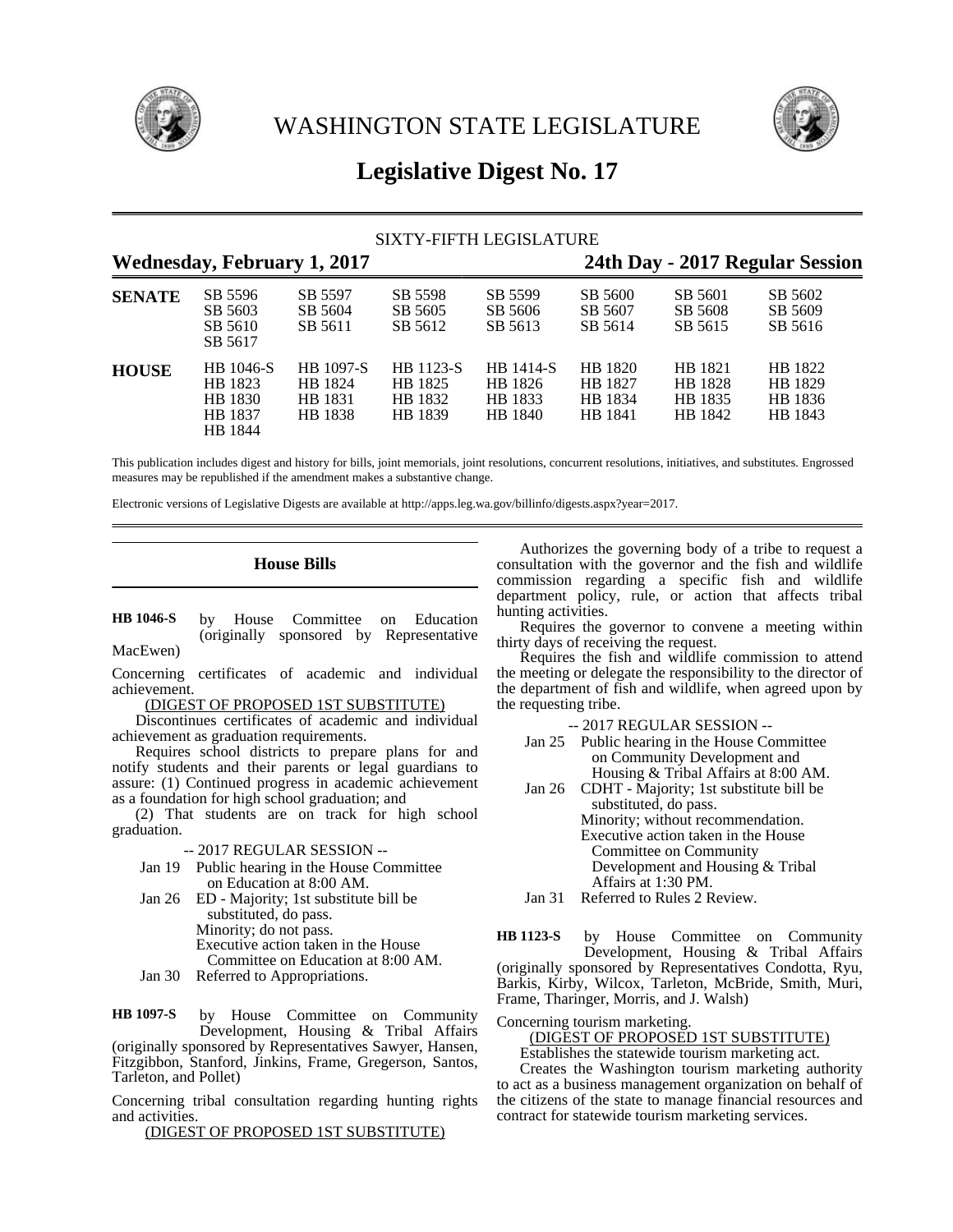Requires the joint legislative audit and review committee to conduct an evaluation of the performance of the authority to determine the extent to which the authority has contributed to the growth of the tourism industry and economic development of the state.

Creates the statewide tourism marketing account.

-- 2017 REGULAR SESSION --

- Jan 25 Public hearing in the House Committee on Community Development and
- Housing & Tribal Affairs at 8:00 AM. Jan 26 CDHT - Majority; 1st substitute bill be substituted, do pass.
	- Executive action taken in the House Committee on Community Development and Housing & Tribal Affairs at 1:30 PM.
- Jan 31 Referred to Appropriations.

by House Committee on Community Development, Housing & Tribal Affairs (originally sponsored by Representatives Stonier, Sawyer, Smith, Ryu, Hayes, Cody, Stambaugh, Appleton, Stokesbary, Fitzgibbon, Peterson, Wilcox, Barkis, Gregerson, Macri, Jinkins, Chapman, Pollet, Ortiz-Self, Robinson, Frame, Kagi, Dolan, and Doglio) **HB 1414-S**

Concerning dental health services in tribal settings.

(DIGEST OF PROPOSED 1ST SUBSTITUTE)

Authorizes dental health aide therapist services under certain conditions.

Provides that dental health aide therapist services are eligible for medicaid funding in order to promote increased dental care access for persons served in settings operated by Indian tribes and tribal organizations.

Requires the state health care authority to coordinate with the centers for medicare and medicaid services to provide that dental health aide therapist services are eligible for federal funding of up to one hundred percent.

-- 2017 REGULAR SESSION --

- Jan 25 Public hearing in the House Committee on Community Development and Housing & Tribal Affairs at 8:00 AM.
- Jan 26 Executive action taken in the House Committee on Community Development and Housing & Tribal Affairs at 1:30 PM.
- Jan 27 CDHT Majority; 1st substitute bill be substituted, do pass.
- Jan 31 Referred to Rules 2 Review. Placed on second reading by Rules Committee.
- by Representatives Volz, Tharinger, Senn, McCaslin, Koster, Haler, Shea, Irwin, and Holy **HB 1820**

Concerning the maintenance and operations of parks and recreational land acquired through the conservation futures program.

Authorizes a county to use up to twenty-five percent of the total amount of revenue from a conservation futures fund for maintenance and operations of recreational land if it has acquired rights and interests in four hundred or more acres of certain real property and has collected a conservation futures levy for twenty or more years.

-- 2017 REGULAR SESSION --

Jan 31 First reading, referred to Environment (Not Officially read and referred until adoption of Introduction report).

by Representatives Lovick, Irwin, Stanford, Pellicciotti, and Goodman **HB 1821**

Clarifying the crime of attempting to elude a police vehicle.

Changes the term "driving a vehicle in a reckless manner while attempting to elude a pursuing police vehicle" to "driving a vehicle in a reckless manner in an attempt to elude a police vehicle" to clarify the crime of attempting to elude a police vehicle.

-- 2017 REGULAR SESSION --

Jan 31 First reading, referred to Public Safety (Not Officially read and referred until adoption of Introduction report).

by Representative Manweller **HB 1822**

Requiring the provision of receipts and invoices regarding additional charges to a mobile home lot tenant upon request.

Requires a landlord, upon request of a tenant, to provide written receipts and invoices regarding additional charges to allow the tenant to verify that the additional charges are used for the stated purpose.

-- 2017 REGULAR SESSION --

- Jan 31 First reading, referred to Judiciary (Not Officially read and referred until adoption of Introduction report).
- by Representatives Peterson, Springer, and Gregerson **HB 1823**

Concerning business improvement districts.

Modifies business improvement district provisions and changes the term "parking and business improvement areas" to "business improvement areas."

- -- 2017 REGULAR SESSION --
- Jan 31 First reading, referred to Local Government (Not Officially read and referred until adoption of Introduction report).
- by Representatives Peterson, Lovick, Kagi, Ortiz-Self, and Tarleton **HB 1824**

Concerning electronic product recycling.

Addresses a system for the collection, transportation, and recycling of covered electronic products.

-- 2017 REGULAR SESSION --

Jan 31 First reading, referred to Environment (Not Officially read and referred until adoption of Introduction report).

by Representatives Senn, Dent, Kilduff, Muri, Sawyer, Klippert, and Ortiz-Self; by request of Department of Social and Health Services **HB 1825**

Extending the timeline for completing a family assessment response, allowing the department of social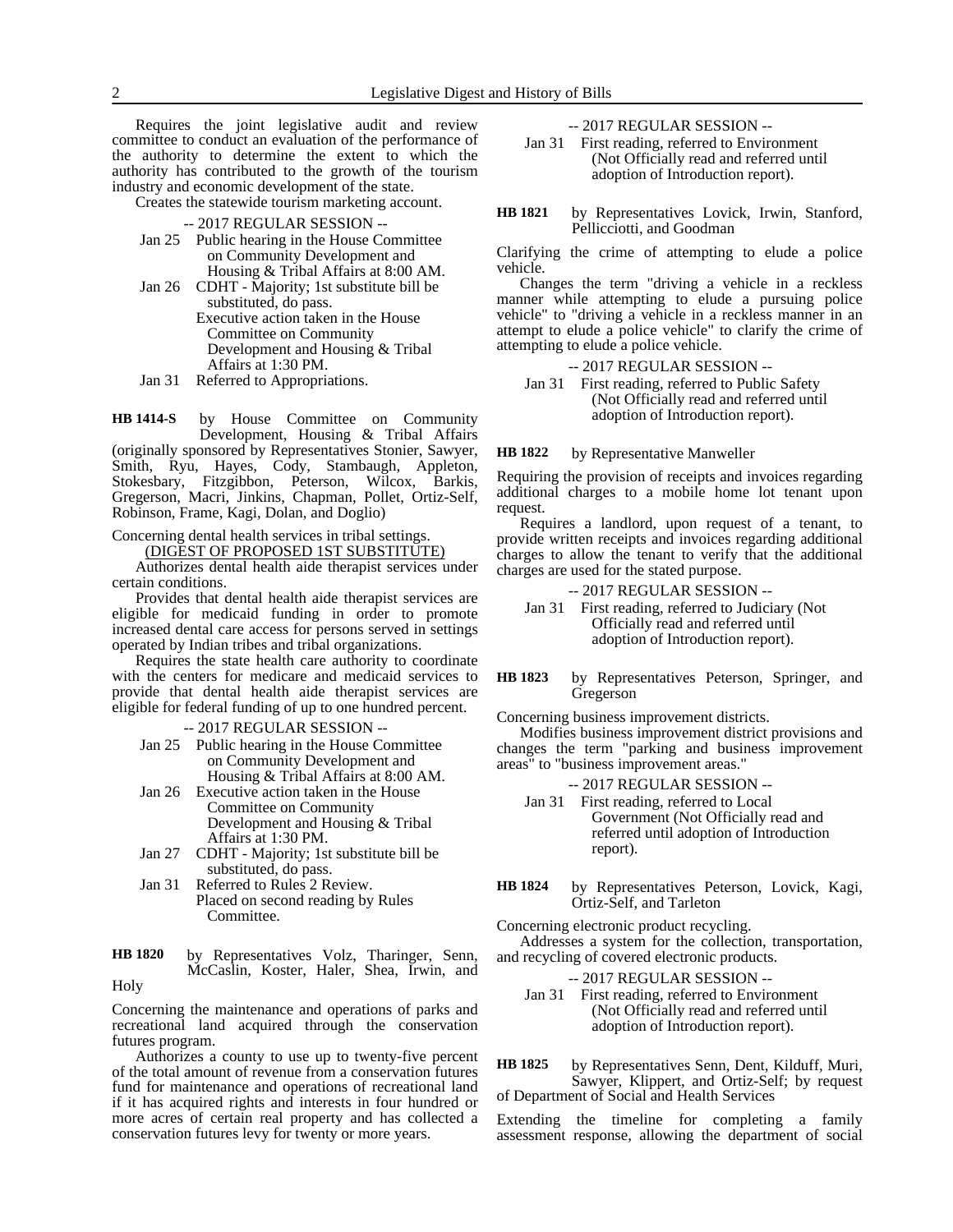and health services to complete a family assessment response upon the verbal agreement of a parent to participate, and defining disqualifying crimes.

Authorizes the department of social and health services to complete a family assessment response upon the verbal agreement of a parent to participate.

Extends the timeline for completing a family assessment response.

Addresses a criminal offense that is within the categories of disqualifying crimes described in the adoption and safe families act of 1997.

-- 2017 REGULAR SESSION --

Jan 31 First reading, referred to Early Learning & Human Services (Not Officially read and referred until adoption of Introduction report).

by Representatives Fitzgibbon and Orcutt **HB 1826**

Exempting certain innovative activities relying on recycled carbon fiber materials from solid waste handling facility permit requirements.

Authorizes, without a permit, research and development activities intended to evaluate, develop, or demonstrate potential new or improved beneficial use, reuse, or recycling methods or technologies for cured or uncured fiber-reinforced composite materials.

-- 2017 REGULAR SESSION -- Jan 31 First reading, referred to Environment (Not Officially read and referred until adoption of Introduction report).

#### by Representative Santos **HB 1827**

Relating to expanding the current and future educator workforce supply through evidence-based strategies to improve and incentivize the recruitment and retention of highly effective educators, especially in high-need subject, grade-level, and geographic areas, and to establish a cohesive continuum of high quality professional learning from preparation programs to job embedded induction, mentoring, collaboration, and other professional development opportunities.

Introduced by title and introductory section only, relating to expanding the current and future educator workforce supply.

-- 2017 REGULAR SESSION --

Jan 31 First reading, referred to Education (Not Officially read and referred until adoption of Introduction report).

by Representatives Irwin and Hudgins; by request of Office of Financial Management **HB 1828**

Concerning more efficient use of state facilities through aligning the functions of the department of enterprise services and the office of financial management, collecting additional space use data, and making technical corrections.

Aligns the functions of the department of enterprise services and the office of financial management to make more efficient use of state facilities.

Requires the office of financial management to evaluate opportunities for colocating and consolidating state facilities in the same geographic area.

Requires agencies to report space use data for office facilities.

-- 2017 REGULAR SESSION --

Jan 31 First reading, referred to State Government, Elections & Information Technology (Not Officially read and referred until adoption of Introduction report).

by Representatives Hudgins, Johnson, Goodman, Klippert, Smith, Dolan, Haler, Koster, Volz, Kraft, and Irwin **HB 1829**

Concerning the exemption from public disclosure of information regarding public and private computer and telecommunications networks.

Exempts the following from disclosure under the public records act: Information regarding the public and private infrastructure and security of computer and telecommunications networks.

-- 2017 REGULAR SESSION --

Jan 31 First reading, referred to State Government, Elections & Information Technology (Not Officially read and referred until adoption of Introduction report).

by Representatives Hudgins and Manweller **HB 1830**

Creating the cybersecurity conditional loan program. Creates the cybersecurity conditional loan program to support students interested in cybersecurity.

Creates the cybersecurity conditional loan account.

-- 2017 REGULAR SESSION --

Jan 31 First reading, referred to Higher Education (Not Officially read and referred until adoption of Introduction report).

by Representatives Pettigrew, Macri, Santos, Ortiz-Self, Frame, Kagi, and Fitzgibbon **HB 1831**

Revising resource limitations for public assistance. Revises the definition of "resource" for purposes of eligibility requirements for an exemption of a resource in order to qualify for public assistance.

-- 2017 REGULAR SESSION --

Jan 31 First reading, referred to Early Learning & Human Services (Not Officially read and referred until adoption of Introduction report).

by Representatives Pellicciotti and Irwin **HB 1832**

Concerning the commercially sexually exploited children statewide coordinating committee.

Changes the expiration date from June 30, 2017, to June 30, 2023, for the commercially sexually exploited children statewide coordinating committee and revises duties of the committee with regard to reporting deadlines and overseeing and reviewing implementation of the state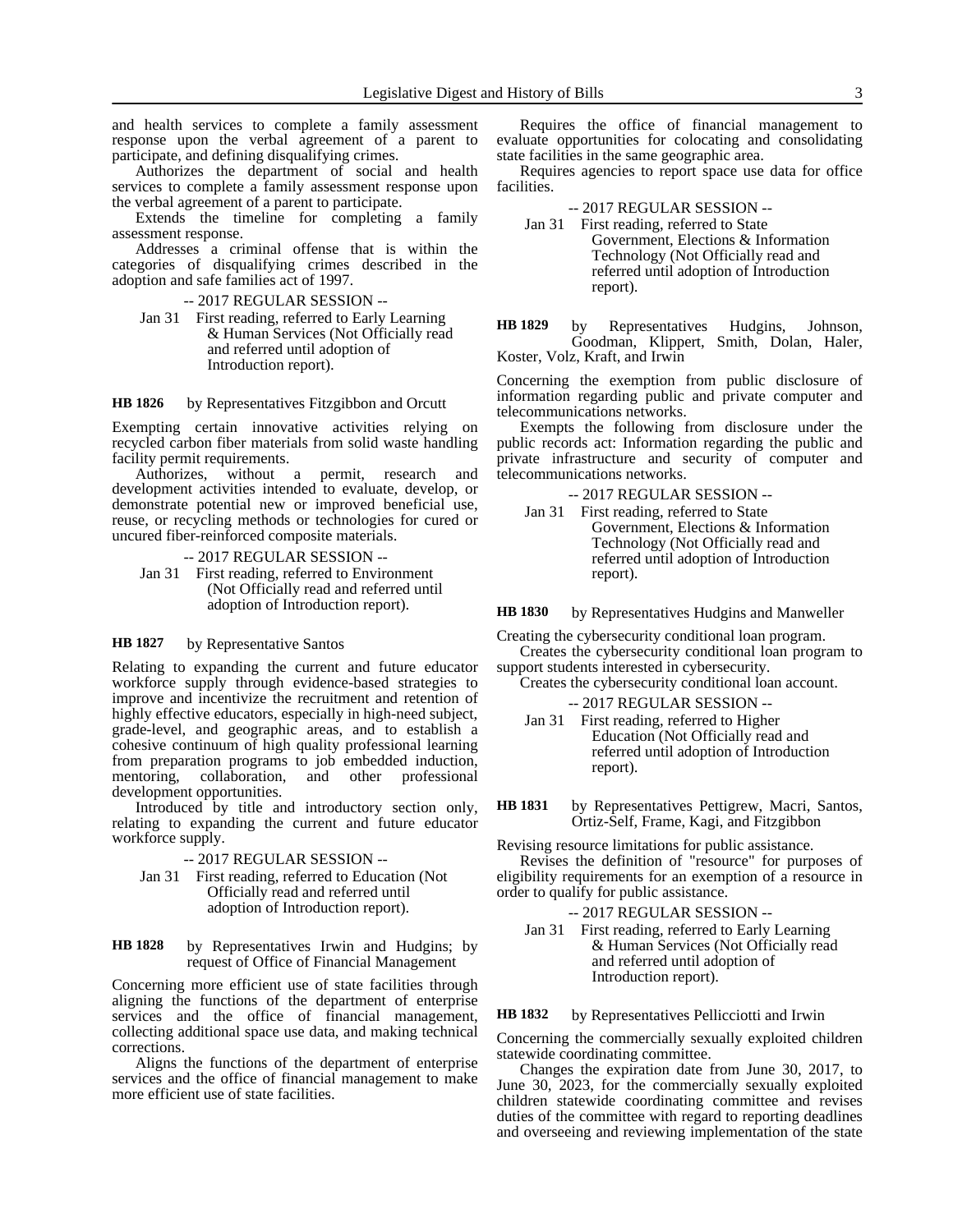model protocol for commercially sexually exploited children at task force sites.

-- 2017 REGULAR SESSION -- Jan 31 First reading, referred to Public Safety

(Not Officially read and referred until adoption of Introduction report).

by Representatives Dolan, Doglio, and Jinkins; by request of Public Disclosure Commission **HB 1833**

Concerning financial reporting by elected and appointed officials, candidates, and appointees.

Addresses the financial reporting by elected and appointed officials, candidates, and appointees.

-- 2017 REGULAR SESSION --

Jan 31 First reading, referred to State Government, Elections & Information Technology (Not Officially read and referred until adoption of Introduction report).

by Representatives Dolan, Jinkins, and Doglio; by request of Public Disclosure Commission **HB 1834**

Concerning campaign finance reporting.

Revises the fair campaign practices act with regard to campaign finance reporting.

-- 2017 REGULAR SESSION --

Jan 31 First reading, referred to State

Government, Elections & Information Technology (Not Officially read and referred until adoption of Introduction report).

by Representatives Dolan, Jinkins, and Doglio; by request of Public Disclosure Commission **HB 1835**

Updating inflationary amounts in campaign finance laws. Revises the fair campaign practices act to update

inflationary amounts in campaign finance laws.

-- 2017 REGULAR SESSION --

Jan 31 First reading, referred to State Government, Elections & Information Technology (Not Officially read and referred until adoption of Introduction report).

by Representatives Riccelli, Reeves, Tarleton, and Farrell **HB 1836**

Concerning overtime compensation for individual providers of home care services.

Increases the number of hours that the department of social and health services may pay to a single individual provider.

Exempts an individual provider, caring for his or her adult disabled child, from the hours per workweek limits.

-- 2017 REGULAR SESSION --

Jan 31 First reading, referred to Health Care & Wellness (Not Officially read and

referred until adoption of Introduction report).

by Representative Schmick **HB 1837**

Concerning the operation of wheeled all-terrain vehicles in less populated counties.

Provides restrictions and authorizations for locations for the operation of a wheeled all-terrain vehicle.

Authorizes a county legislative body to designate roadways or highways within its boundaries that are unsuitable for use by wheeled all-terrain vehicles.

-- 2017 REGULAR SESSION --

Jan 31 First reading, referred to Transportation (Not Officially read and referred until adoption of Introduction report).

by Representative Schmick **HB 1838**

Concerning the crossing of certain public roadways by wheeled all-terrain vehicles.

Authorizes a person operating a wheeled all-terrain vehicle, east of the summit of the Cascade mountains in a county with a population of fewer than fifty thousand, to cross certain public roadways.

### -- 2017 REGULAR SESSION --

Jan 31 First reading, referred to Transportation (Not Officially read and referred until adoption of Introduction report).

by Representatives Dent, Lovick, Griffey, Blake, Frame, Irwin, Goodman, and Dye **HB 1839**

Creating a sales tax exemption for equipment purchased by fire districts in rural counties.

Provides a sales and use tax exemption for the purchase or use of an item of equipment by an eligible fire district located in a rural county.

-- 2017 REGULAR SESSION --

Jan 31 First reading, referred to Finance (Not Officially read and referred until adoption of Introduction report).

by Representatives Pollet, Frame, Springer, and Orwall **HB 1840**

Establishing the Washington promise program.

Creates the Washington promise program to help make the first two years of college affordable and accessible by offering a tuition waiver for eligible students enrolled in associate degree or certificate programs offered by community and technical colleges.

Requires the office of student financial assistance to administer the program for resident students seeking an associate's degree or certificate from a community or technical college.

Requires the state board for community and technical colleges to develop a plan to provide program students who are enrolled at a community or technical college with a quarter-long student success course, during or before their first enrollment period, that teaches essential skills for college success.

Requires the state institute for public policy to conduct a study on the effectiveness of the program.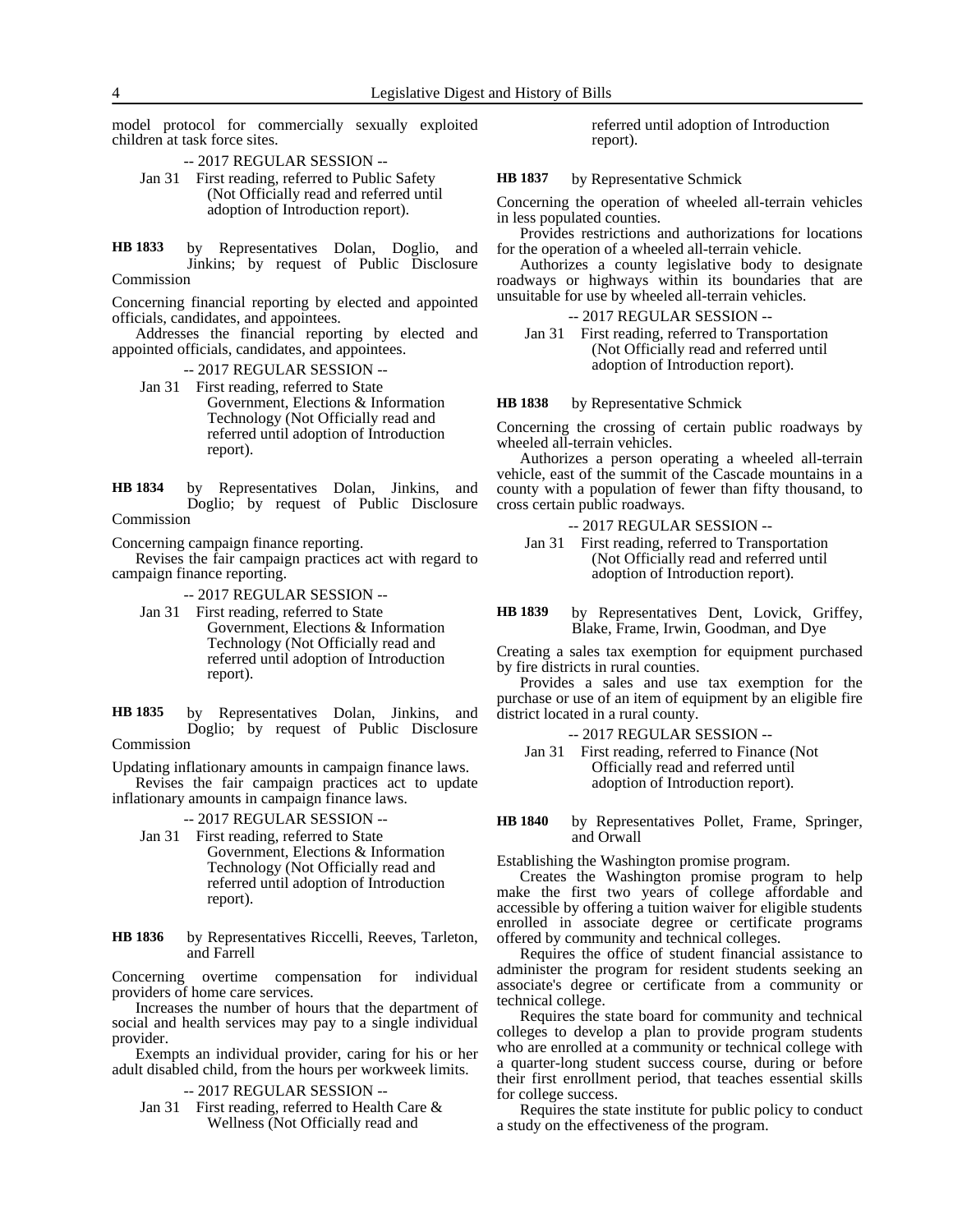Requires the caseload forecast council to estimate the anticipated caseload of the program and include the information in the official state caseload forecast.

Revises the definition of "caseload," for purposes of the caseload forecast council, to include the number of students who are eligible for the program and are expected to attend a community or technical college.

-- 2017 REGULAR SESSION --

Jan 31 First reading, referred to Higher Education (Not Officially read and referred until adoption of Introduction report).

by Representatives Pollet and Orwall **HB 1841**

Expanding state need grant eligibility.

Establishes the state need grant eligibility expansion act.

Changes the eligibility requirements for state need grants.

-- 2017 REGULAR SESSION --

Jan 31 First reading, referred to Higher Education (Not Officially read and referred until adoption of Introduction report).

by Representative Pollet **HB 1842**

Taking action to address lead in drinking water at facilities frequented by children.

Requires the school and early childhood programs to: (1) Develop and adopt a plan of action to prevent elevated lead levels in all water used for drinking or cooking;

(2) Periodically test each outlet used for drinking water or cooking in each school or early childhood program facility for the presence of lead; and

(3) Submit its plan of action and information on testing activities to the department of health and the office of the superintendent of public instruction.

Requires the department of health, in consultation with the office of the superintendent of public instruction and the department of ecology, to adopt emergency rules to implement this act.

-- 2017 REGULAR SESSION --

Jan 31 First reading, referred to Environment (Not Officially read and referred until adoption of Introduction report).

by Representatives Sullivan and Lytton **HB 1843**

Fulfilling the state's paramount duty for all children through equitable and responsible investments in the state's basic education program and reductions to local effort contributions.

Addresses equitable and responsible investments in the state's basic education program and reductions to local effort contributions to fulfill the state's paramount duty for all children.

Requires the superintendent of public instruction to convene a technical working group to provide recommendations for revising school district accounting practices.

-- 2017 REGULAR SESSION --

Jan 31 First reading, referred to Appropriations (Not Officially read and referred until adoption of Introduction report).

by Representatives Sells and Robinson **HB 1844**

Concerning attempting to elude a pursuing police vehicle. Provides a definition for "pursuing police vehicle" for purposes of chapter 46.61 RCW (rules of the road).

-- 2017 REGULAR SESSION --

Jan 31 First reading, referred to Public Safety (Not Officially read and referred until adoption of Introduction report).

## **Senate Bills**

#### by Senator Darneille **SB 5596**

Phasing out use of the valid court order exception to place youth in detention for noncriminal behavior.

Phases out the use of juvenile detention as a remedy for contempt of a valid court order.

Prohibits a youth from being committed to juvenile detention as a contempt sanction and prohibits the issuance of a warrant, under chapter 13.32A, 13.34, or 28A.225 RCW, for failure to appear at a court hearing that requires commitment of a youth to juvenile detention.

Requires a youth, if he or she is committed to juvenile detention as a sanction for contempt or for failure to appear at a court hearing, to be detained in a manner so that no direct communication or physical contact may be made between that youth and a youth who is detained to juvenile detention pursuant to a violation of criminal law.

-- 2017 REGULAR SESSION --

- Jan 30 Public hearing in the Senate Committee on Human Services and Mental Health & Housing at 1:30 PM.
- Jan 31 First reading, referred to Human Services, Mental Health & Housing.

#### by Senators O'Ban and Pedersen; by request of Department of Social and Health Services **SB 5597**

Concerning electronic payments to the division of child support when remitting funds in response to an order to withhold income.

Requires an employer or other business that has received an income withholding order from the department of social and health services, requiring payment to the Washington state support registry, to remit payments through electronic funds transfer when certain conditions apply.

Authorizes the division of child support to issue a notice of noncompliance to a person, firm, entity, or agency of state or federal government that it believes is not complying with the requirement above.

### -- 2017 REGULAR SESSION --

Jan 31 First reading, referred to Law & Justice.

by Senators Pedersen, Angel, Rolfes, King, Darneille, Bailey, Brown, Mullet, Carlyle, **SB 5598**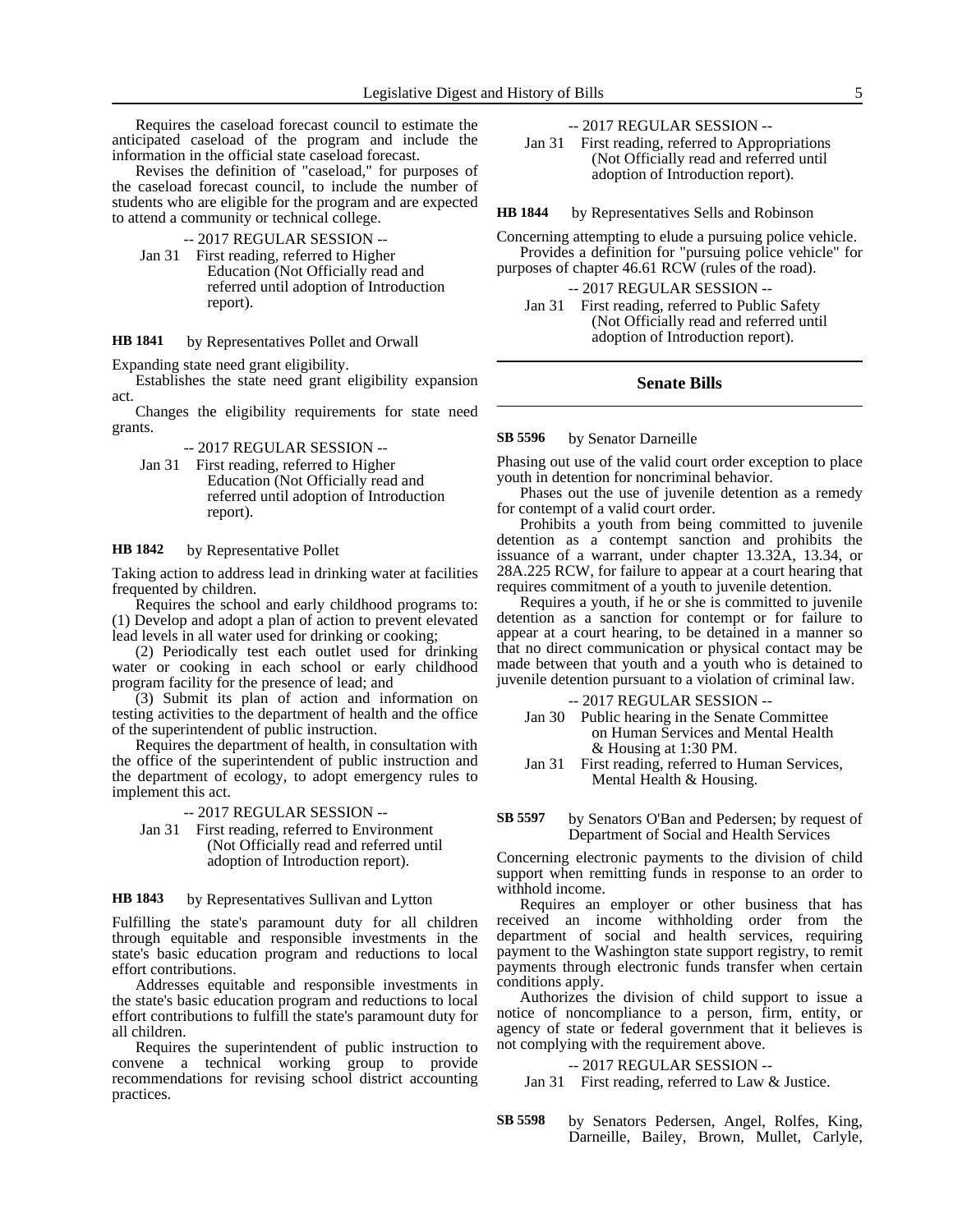Braun, Hobbs, Palumbo, Wellman, Keiser, Honeyford, Ranker, Nelson, Liias, McCoy, Billig, Cleveland, Hasegawa, Frockt, Conway, Rivers, Saldaña, Kuderer, Chase, Hunt, Fain, Walsh, Van De Wege, Rossi, Zeiger, Warnick, Becker, Takko, Wilson, and Schoesler

Granting relatives, including but not limited to grandparents, the right to seek visitation with a child through the courts.

Allows a relative to seek visitation with a child through the courts.

-- 2017 REGULAR SESSION --

Jan 31 First reading, referred to Law & Justice.

by Senators Rivers, Baumgartner, Bailey, and Braun **SB 5599**

Requiring unused state funds for the health care benefits of long-term care workers to be returned to the state.

Requires unused state funds for the health care benefits of long-term care workers to be returned to the state.

-- 2017 REGULAR SESSION --

Jan 31 First reading, referred to Ways & Means.

by Senators Darneille and Saldaña **SB 5600**

Concerning rehabilitated offenders.

Creates the community review board within the office of the governor to review incarcerated offenders for possible early release after twenty years of confinement.

Authorizes an offender, convicted of and incarcerated for one or more crimes, to petition the community review board for early release after serving at least twenty years of total confinement.

Requires the governor to review each decision of the community review board to approve or deny a petition for release.

Requires the sentencing guidelines commission to contract for the services of an external consultant to evaluate the state's sentencing laws and practices.

-- 2017 REGULAR SESSION --

Jan 31 First reading, referred to Law & Justice.

by Senators Darneille, Hasegawa, Wellman, and Chase **SB 5601**

Concerning teachers' postretirement employment options. Expands the postretirement employment options for

teachers.

-- 2017 REGULAR SESSION --

Jan 31 First reading, referred to Early Learning & K-12 Education.

by Senators Keiser, Cleveland, Wellman, Rolfes, Nelson, Kuderer, Conway, Pedersen, Hobbs, Saldaña, McCoy, Liias, and Ranker **SB 5602**

Requiring health plans to cover, with no cost sharing, all preventive services required to be covered under federal law as of December 31, 2016.

Requires a health plan to provide coverage for the same preventive services required to be covered under: (1) 42 U.S.C. Sec. 300gg-13 (2016); and

(2) Federal rules or guidance in effect on December 31, 2016, implementing 42 U.S.C. Sec. 300gg-13.

-- 2017 REGULAR SESSION --

Jan 31 First reading, referred to Health Care.

by Senator Fortunato **SB 5603**

Exempting state highway projects from local ordinances.

Exempts a department of transportation project on a state highway from an ordinance adopted by a local government.

-- 2017 REGULAR SESSION --

Jan 31 First reading, referred to Transportation.

by Senators Rivers and Cleveland **SB 5604**

Purchasing managed dental care for medicaid enrollees.

Creates a statewide prepaid dental managed care program for children and adults to: (1) Improve access to dental care and the dental program infrastructure;

(2) Expand the provider network and increase provider capacity; and

(3) Retain innovative programs that improve access and care such as the access to baby and child dentistry program.

Provides that this act is null and void if appropriations are not approved.

-- 2017 REGULAR SESSION --

Jan 31 First reading, referred to Health Care.

#### by Senators Walsh and Billig; by request of Superintendent of Public Instruction **SB 5605**

Aligning the office of the superintendent of public instruction's background check authority with that of the department of early learning.

Aligns the background check authority of the office of the superintendent of public instruction with that of the department of early learning.

Creates the K-12 criminal background check account.

-- 2017 REGULAR SESSION --

Jan 31 First reading, referred to Early Learning & K-12 Education.

#### by Senators Walsh, Rivers, and Cleveland **SB 5606**

Authorizing licensed marijuana producers to sell marijuana plants and marijuana seeds to qualifying medical marijuana patients and designated providers, and to sell marijuana seeds to medical marijuana cooperatives.

Allows a licensed marijuana producer to sell: (1) Marijuana plants and seeds to qualifying patients and designated providers; and

(2) Marijuana seeds to medical marijuana cooperatives.

-- 2017 REGULAR SESSION --

### Jan 31 First reading, referred to Commerce, Labor & Sports.

by Senators Braun, Rivers, Fain, Zeiger, and Schoesler **SB 5607**

Concerning education.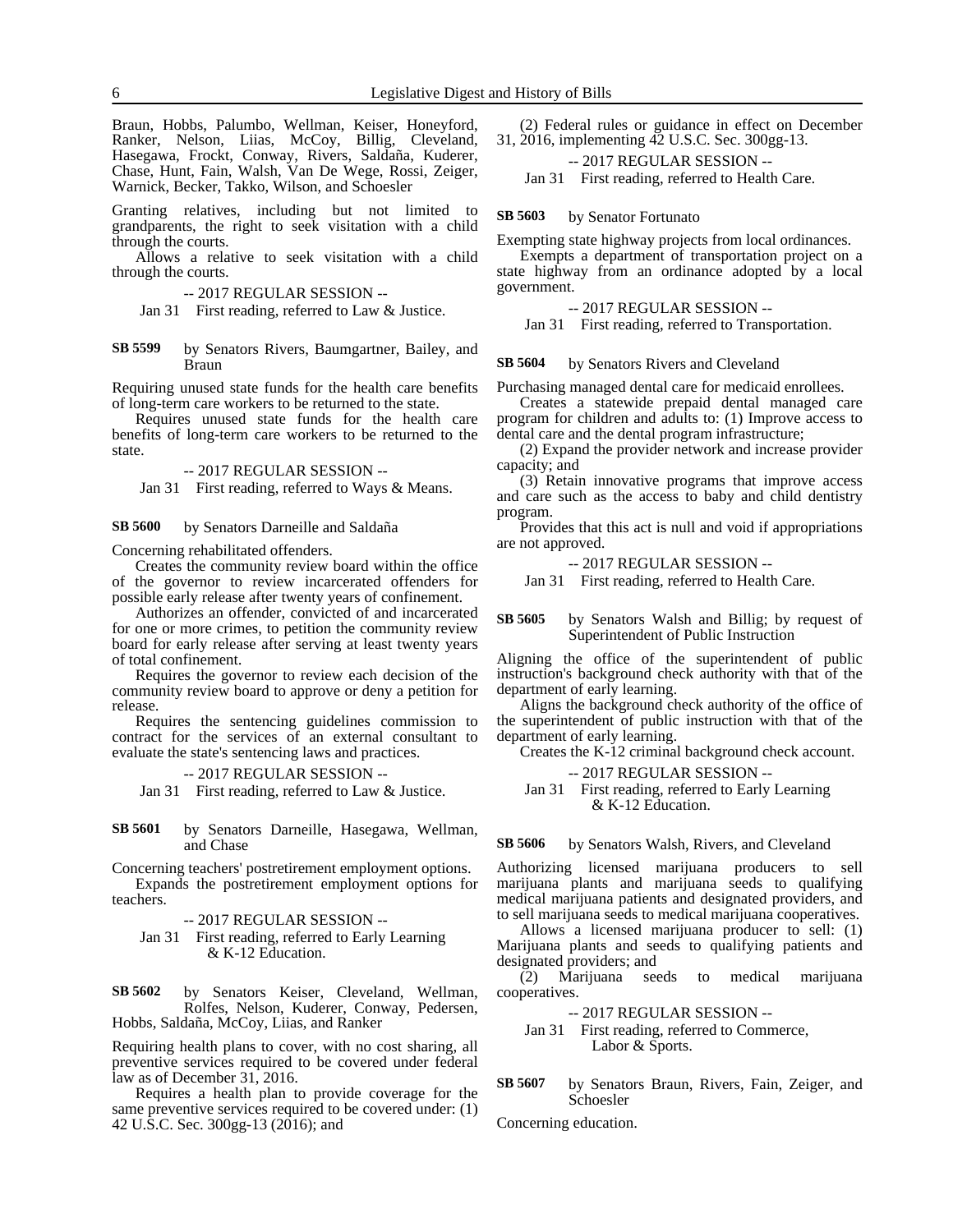Revises education provisions with regard to: The weighted per pupil funding model; local effort levy; local excess levy authority for calendar year 2020 and thereafter; providing a one-year delay in the levy lid reduction; compensation and salary; housing allowance; national board for professional teaching standards bonus; state-funded extended year contracts; health care benefits; measures of a school district's success; accountability through improved accounting transparency; providing flexibility to school districts; recognizing school districts meeting the performance targets; addressing school districts not meeting the performance targets; establishing the top teacher recognition grant program; conforming future collective bargaining agreements to this act; prohibiting teacher strikes; student absenteeism; technical amendments to align statutes with the per pupil funding distribution model and recognizing and rewarding school districts that meet the measures of success; education sector excellence assessment framework; and authority to remove teachers that are detrimental to student academic performance.

Provides for submission of this act to a vote of the people.

-- 2017 REGULAR SESSION --

- Jan 30 Public hearing in the Senate Committee on Ways & Means at 3:30 PM.
- Jan 31 First reading, referred to Ways & Means. Scheduled for executive session in the Senate Committee on Ways & Means at 3:30 PM. (Subject to change)

#### by Senator Darneille **SB 5608**

Allowing minors to consent to share their personally identifying information in the Washington homeless client management information system.

Authorizes an unaccompanied youth who is at least thirteen years old to give consent for the collection of his or her personally identifying information for the state homeless client management information system.

### -- 2017 REGULAR SESSION --

Jan 31 First reading, referred to Human Services, Mental Health & Housing.

#### by Senator Darneille **SB 5609**

Addressing resource limitations for public assistance.

Revises the definition of "resource" for purposes of eligibility requirements for an exemption of a resource in order to qualify for public assistance.

### -- 2017 REGULAR SESSION --

Jan 31 First reading, referred to Human Services, Mental Health & Housing.

#### by Senator Darneille **SB 5610**

Addressing the sentencing of juveniles.

Addresses sentencing enhancements and exceptional sentences with regard to an offender being sentenced in adult court for a crime committed as a minor.

### -- 2017 REGULAR SESSION --

Jan 31 First reading, referred to Human Services, Mental Health & Housing.

#### by Senators Zeiger, O'Ban, and Conway **SB 5611**

Creating a demonstration project for preserving public infrastructure and agricultural lands in floodplains.

Requires the department of agriculture, the department of natural resources, the department of fish and wildlife, and the department of ecology to expedite the permitting of a demonstration project in Pierce county that tests the effectiveness and costs of river management by using various sediment management strategies and techniques as applied to accomplish the following goals: (1) Restoration or enhancement of fish runs;

(2) Protection of public infrastructure and recreational access; and

(3) Effectiveness monitoring to inform future projects.

-- 2017 REGULAR SESSION --

### Jan 31 First reading, referred to Natural Resources & Parks.

by Senators Padden and Pedersen **SB 5612**

Concerning the death investigations account.

Authorizes the state forensic investigations council to authorize expenditures from the council's death investigations account appropriation for the purpose of funding a statewide case management system for coroners and medical examiners.

Requires the council to confer with the state association of coroners and medical examiners in the selection of a statewide system.

### -- 2017 REGULAR SESSION --

Jan 31 First reading, referred to Law & Justice.

#### by Senator Darneille **SB 5613**

Addressing confinement in juvenile rehabilitation facilities for juveniles convicted in adult court.

Requires a child to be placed in a facility operated by the department of social and health services instead of the department of corrections, to determine the child's earned release date, when the child is convicted as an adult in the state courts of a crime amounting to a felony and is committed for a term of confinement.

Requires the state institute for public policy to assess the impact of this act on community safety and youth rehabilitation.

### -- 2017 REGULAR SESSION --

Jan 31 First reading, referred to Human Services, Mental Health & Housing.

#### by Senator Darneille **SB 5614**

Concerning diversion agreements and counsel and release agreements.

Addresses the records of successfully completed diversion agreements and counsel and release agreements.

-- 2017 REGULAR SESSION --

Jan 31 First reading, referred to Human Services, Mental Health & Housing.